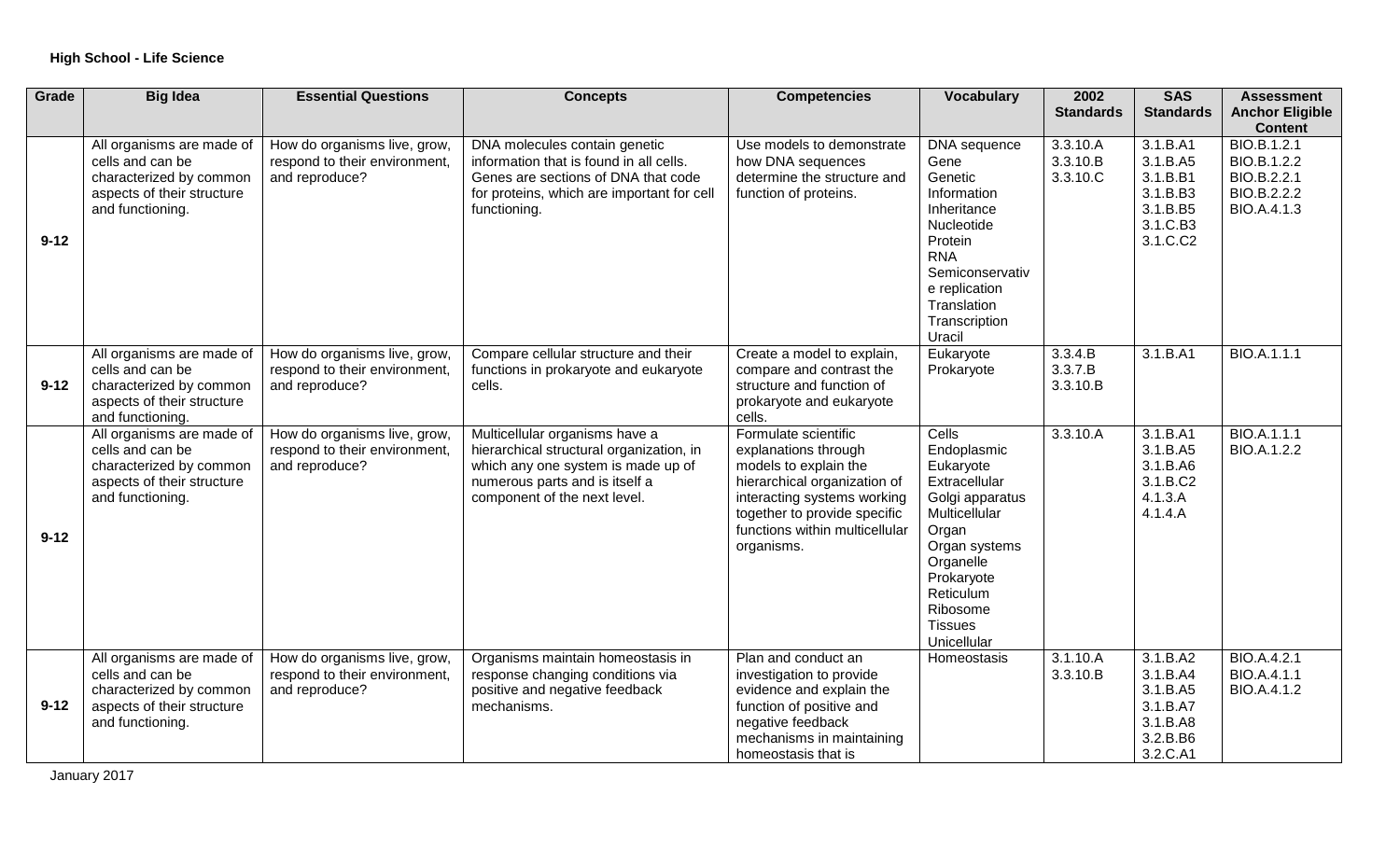|          | <b>High School - Life Science</b>                                                                                          |                                                                                 |                                                                                                                                                                                                               |                                                                                                                                                                                                                                                          |                                                                                                                                                                                                                                                                                   |                      |                                                                                  |                                                          |  |  |
|----------|----------------------------------------------------------------------------------------------------------------------------|---------------------------------------------------------------------------------|---------------------------------------------------------------------------------------------------------------------------------------------------------------------------------------------------------------|----------------------------------------------------------------------------------------------------------------------------------------------------------------------------------------------------------------------------------------------------------|-----------------------------------------------------------------------------------------------------------------------------------------------------------------------------------------------------------------------------------------------------------------------------------|----------------------|----------------------------------------------------------------------------------|----------------------------------------------------------|--|--|
|          |                                                                                                                            |                                                                                 |                                                                                                                                                                                                               | essential for organisms.                                                                                                                                                                                                                                 |                                                                                                                                                                                                                                                                                   |                      |                                                                                  |                                                          |  |  |
| $9 - 12$ | All organisms are made of<br>cells and can be<br>characterized by common<br>aspects of their structure<br>and functioning. | How do organisms live, grow,<br>respond to their environment,<br>and reproduce? | Mitosis is the process in which individual<br>cells multiply, which allows multicellular<br>organisms to grow. Both daughter cells<br>receive identical genetic information<br>from the original parent cell. | Use a model to explain how<br>mitotic cell division results in<br>daughter cells with identical<br>patterns of genetic materials<br>essential for growth and<br>repair of multicellular<br>organisms.                                                    | Anaphase<br>Cell cycle<br>Cytokinesis<br>Diploid<br>Interphase<br>Metaphase<br><b>Mitosis</b><br>Nuclear division<br>Prophase<br>Telophase                                                                                                                                        | 3.1.10.A<br>3.3.10.C | 3.1.B.A4<br>3.1.B.A5<br>3.1.B.B2<br>3.1.B.B3<br>3.1.B.B5<br>3.1.B.C2<br>3.1.C.C2 | BIO.B.1.1.1<br>BIO.B.1.1.2                               |  |  |
| $9 - 12$ | All organisms are made of<br>cells and can be<br>characterized by common<br>aspects of their structure<br>and functioning. | How do organisms live, grow,<br>respond to their environment,<br>and reproduce? | Within cells, special structures are<br>responsible for particular functions.                                                                                                                                 | Construct a model to<br>illustrate the similarities and<br>differences between active<br>and passive transport<br>processes.                                                                                                                             | Active transport<br>Adhesion<br>Carrier protein<br>Cohesion<br>Concentration<br>Diffusion<br>Endocytosis<br>Exocytosis<br>Facilitated<br>diffusion<br>Gradient<br>Impermeable<br>Osmosis<br>Passive transport<br>Permeable<br>Plasma/Cell<br>membrane<br>Pumps<br>(ion/molecular) | 3.3.10.B             | 3.1.B.A5<br>3.1.B.A2<br>3.1.B.A4<br>3.1.B.A7<br>3.2.C.A1<br>3.2.P.B6             | BIO.A.2.1.1<br>BIO.A.4.1.1<br>BIO.A.4.1.2<br>BIO.A.4.1.3 |  |  |
| $9 - 12$ | All organisms are made of<br>cells and can be<br>characterized by common<br>aspects of their structure<br>and functioning. | How do organisms live, grow,<br>respond to their environment,<br>and reproduce? | Tissues and organs are produced by<br>cellular division and differentiation, and<br>they work together to meet a<br>multicellular organism's needs.                                                           | Use a model to describe the<br>role of cellular division and<br>differentiation to produce<br>and maintain complex<br>organisms composed of<br>organ systems and tissue<br>subsystems that work<br>together to meet the needs<br>of the entire organism. | Cellular division<br>Differentiation<br>Gene<br>Organ systems                                                                                                                                                                                                                     | 3.3.10.A<br>3.3.10.C | 3.1.B.A1<br>3.1.B.A5<br>3.1.B.A6                                                 | <b>BIO.A.1.2.2</b>                                       |  |  |
| $9 - 12$ | All organisms are made of<br>cells and can be<br>characterized by common<br>aspects of their structure                     | How do organisms live, grow,<br>respond to their environment,<br>and reproduce? | In sexual reproduction, specialized cell<br>division, meiosis, occurs resulting in the<br>production of sex cells (sperm and egg<br>cells). Offspring inherit 23                                              | Use a model to explain the<br>role of cellular division and<br>the mechanisms in meiosis<br>for transmitting genetic                                                                                                                                     | <b>DNA</b><br>Centrioles<br>Centromere<br>Chromatids                                                                                                                                                                                                                              | 3.3.10.B<br>3.3.10.C | 3.1.B.A1<br>3.1.B.A4<br>3.1.B.A5<br>3.1.B.B1                                     | BIO.B.1.2.1<br>BIO.B.1.1.2                               |  |  |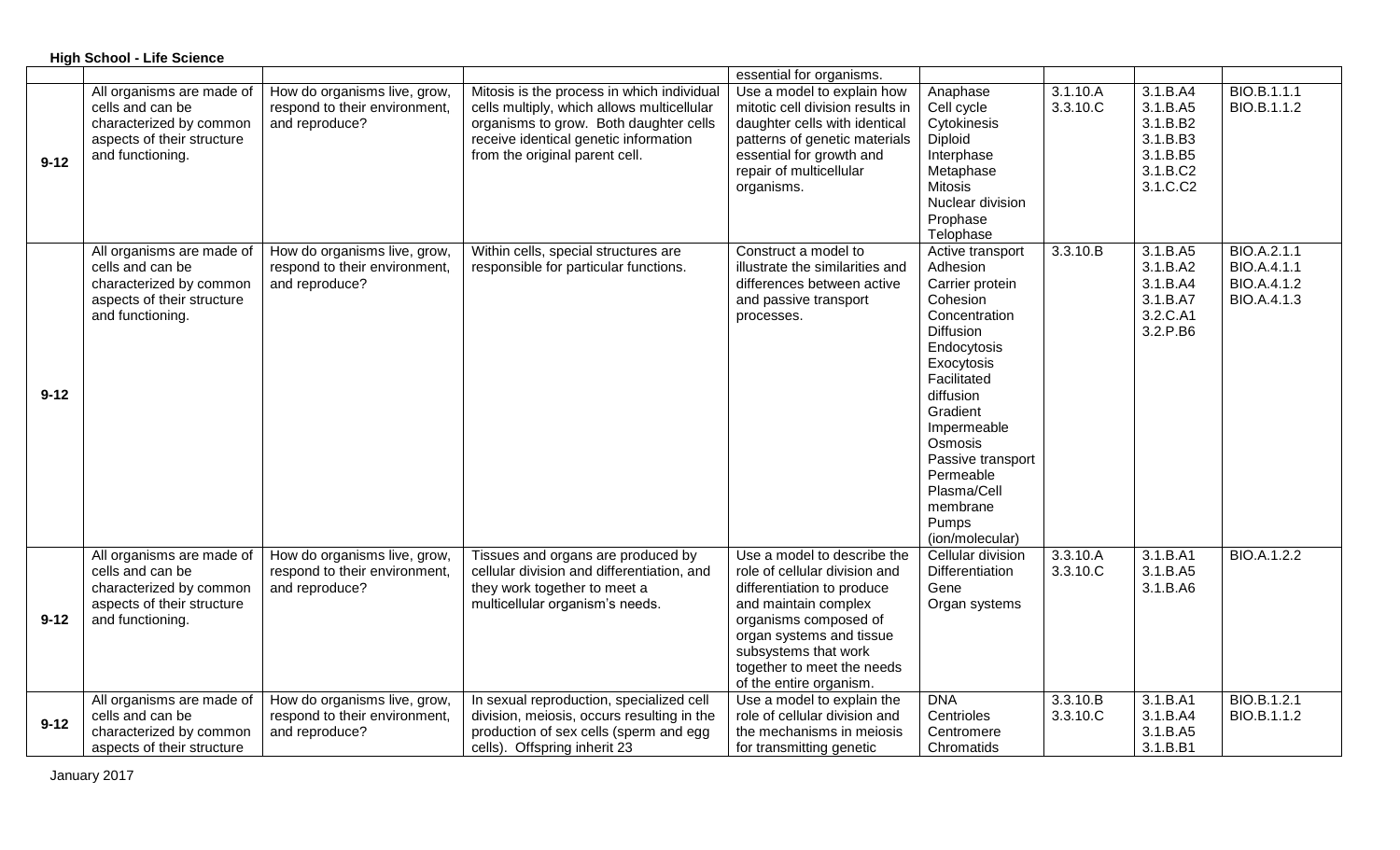|          | <b>High School - Life Science</b>                                                                                          |                                                                                 |                                                                                                                                                                                                                                                                      |                                                                                                                                                                                                                                              |                                                                                                                                                                                 |                                              |                                                                                  |                                                                                                      |
|----------|----------------------------------------------------------------------------------------------------------------------------|---------------------------------------------------------------------------------|----------------------------------------------------------------------------------------------------------------------------------------------------------------------------------------------------------------------------------------------------------------------|----------------------------------------------------------------------------------------------------------------------------------------------------------------------------------------------------------------------------------------------|---------------------------------------------------------------------------------------------------------------------------------------------------------------------------------|----------------------------------------------|----------------------------------------------------------------------------------|------------------------------------------------------------------------------------------------------|
|          | and functioning.                                                                                                           |                                                                                 | chromosomes from each parent<br>resulting in 46 total chromosomes.                                                                                                                                                                                                   | information from parents to<br>offspring.                                                                                                                                                                                                    | Chromosomes<br>Daughter cells<br>Gametes<br>Meiosis<br>Parent cell<br>Spindle fibers                                                                                            |                                              | 3.1.B.B2<br>3.1.B.B3<br>3.1.B.B5<br>3.1.B.C2<br>3.1.C.C2                         |                                                                                                      |
| $9 - 12$ | All organisms are made of<br>cells and can be<br>characterized by common<br>aspects of their structure<br>and functioning. | How do organisms live, grow,<br>respond to their environment,<br>and reproduce? | Photosynthesis is the process in which<br>light energy is transformed into chemical<br>energy; carbon dioxide and water react<br>to form sugar and oxygen.                                                                                                           | Construct a model to<br>support explanations of the<br>process of photosynthesis<br>by which light energy is<br>converted to stored energy.                                                                                                  | Carbon-Based<br>molecule<br>Chloroplast<br>Hydrocarbon<br>Plastids                                                                                                              | 3.3.10.A<br>3.3.10.B<br>3.4.10.A             | 3.1.B.A2<br>3.1.B.A5<br>3.1.C.A1<br>3.1.C.A2<br>4.1.10.C                         | BIO.A.3.1.1<br>BIO.A.3.2.1<br><b>BIO.A.3.2.2</b>                                                     |
| $9 - 12$ | All organisms are made of<br>cells and can be<br>characterized by common<br>aspects of their structure<br>and functioning. | How do organisms live, grow,<br>respond to their environment,<br>and reproduce? | Sugar molecules are carbohydrates with<br>hydrocarbon backbones. These serve<br>as the basis for amino acids and other<br>larger organic molecules needed by the<br>cell.                                                                                            | Construct a model that<br>illustrates the biosynthesis<br>of certain amino acids from<br>metabolic products<br>produced during aerobic<br>respiration.                                                                                       | ADP/ATP<br>Amino acid<br>Glucose<br>Organic<br>molecule                                                                                                                         | 3.3.10.A<br>3.3.10.B                         | 3.1.B.A2<br>3.1.B.A5<br>3.1.B.A7<br>3.1.C.A1<br>3.1.C.A2<br>3.1.C.A7<br>4.1.10.C | BIO.A.3.1.1<br>BIO.A.3.2.1<br>BIO.A.3.2.2                                                            |
| $9 - 12$ | All organisms are made of<br>cells and can be<br>characterized by common<br>aspects of their structure<br>and functioning. | How do organisms live, grow,<br>respond to their environment,<br>and reproduce? | Chemical reactions are driven by matter<br>and energy flowing through different<br>organizational levels of biological<br>systems which form different products.                                                                                                     | Use a model to illustrate<br>how cells use Carbon,<br>Hydrogen, Oxygen,<br>Nitrogen and Sulfur to<br>synthesize biological<br>macromolecules                                                                                                 | Amino acid<br>Biological<br>macromolecules<br>Carbohydrates<br>Catalyst<br>Dehydration<br>Enzymes<br>Hydrolysis<br>Lipids<br>Monomers<br>Nucleic acids<br>synthesis<br>Polymers | 3.1.10.B<br>3.3.10.B<br>3.4.10.A<br>3.4.10.B | 3.1.B.A2<br>3.1.B.A7<br>3.1.B.A8<br>3.1.C.A2<br>3.1.C.A7<br>3.2.C.A2             | BIO.A.2.2.1<br><b>BIO.A.2.2.2</b><br><b>BIO.A.2.2.3</b><br>BIO.A.2.3.2<br>BIO.A.2.3.1<br>BIO.A.2.3.2 |
| $9 - 12$ | All organisms are made of<br>cells and can be<br>characterized by common<br>aspects of their structure<br>and functioning. | How do organisms live, grow,<br>respond to their environment,<br>and reproduce? | Energy flows through systems by<br>means of chemical reactions. Aerobic<br>cellular respiration involves a series of<br>chemical reactions in which energy in<br>food molecules can be converted into a<br>form that the cell can readily use for life<br>functions. | Use a model to explain<br>cellular respiration as a<br>chemical process whereby<br>the bonds of food molecules<br>and oxygen molecules are<br>broken and bonds in new<br>compounds are formed that<br>result in a net transfer of<br>energy. | Aerobic<br><b>Bioenergetics</b><br>Cellular<br>respiration<br>Electron<br>Glycolysis<br>Krebs cycle<br>Mitochondria<br>Transport chain                                          | 3.1.12.E<br>3.4.10.B                         | 3.1.B.A2<br>3.1.B.A5<br>3.1.B.A7<br>3.1.C.A1<br>4.1.10.C                         | BIO.A.2.3.1<br><b>BIO.A.2.3.2</b><br>BIO.A.3.1.1<br>BIO.A.3.2.1<br>BIO.A.3.2.2                       |
| $9 - 12$ |                                                                                                                            | All organisms are made of   How do organisms live, grow,                        | Energy is transferred from one system                                                                                                                                                                                                                                | Use a model to explain                                                                                                                                                                                                                       | Electron                                                                                                                                                                        | 3.1.12.E                                     | 3.1.B.A2                                                                         | BIO.A.2.3.1                                                                                          |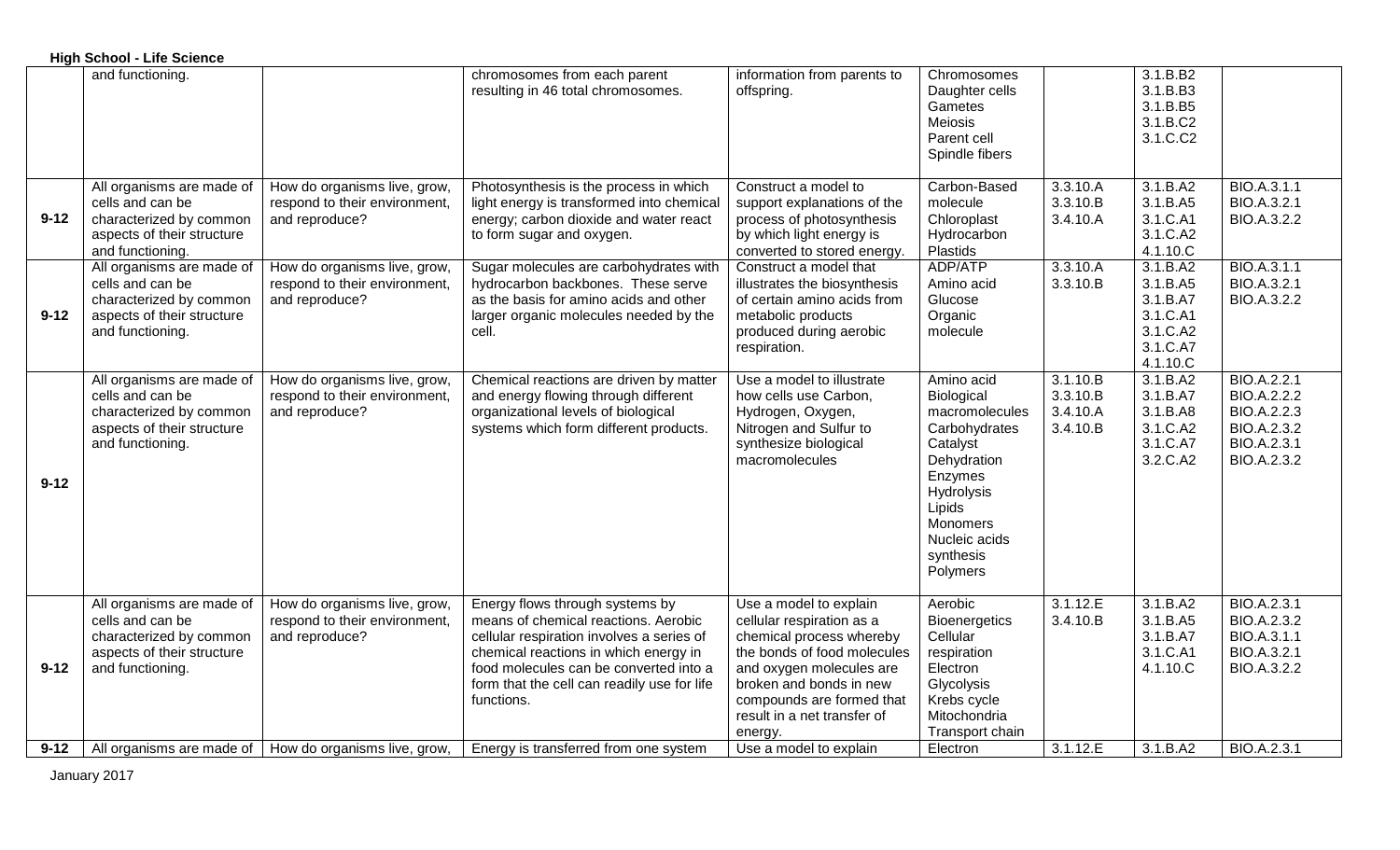|          | <b>High School - Life Science</b>                                                                                                                                                                        |                                                                                                                   |                                                                                                                                                                                                 |                                                                                                                                                                                                                    |                                                                                                                                                   |                                                          |                                                                                  |                                                                                |
|----------|----------------------------------------------------------------------------------------------------------------------------------------------------------------------------------------------------------|-------------------------------------------------------------------------------------------------------------------|-------------------------------------------------------------------------------------------------------------------------------------------------------------------------------------------------|--------------------------------------------------------------------------------------------------------------------------------------------------------------------------------------------------------------------|---------------------------------------------------------------------------------------------------------------------------------------------------|----------------------------------------------------------|----------------------------------------------------------------------------------|--------------------------------------------------------------------------------|
|          | cells and can be<br>characterized by common<br>aspects of their structure<br>and functioning.                                                                                                            | respond to their environment,<br>and reproduce?                                                                   | to another as a result of chemical<br>reactions.                                                                                                                                                | cellular respiration as a<br>chemical process whereby<br>the bonds of food molecules<br>and oxygen molecules are<br>broken and bonds in new<br>compounds are formed that<br>result in a net transfer of<br>energy. | transport chain<br>Chloroplast<br>Krebs cycle<br>Plastids                                                                                         |                                                          | 3.1.B.A5<br>3.1.B.A7<br>3.1.C.A1<br>4.1.10.C                                     | BIO.A.2.3.2<br>BIO.A.3.1.1<br>BIO.A.3.2.1                                      |
| $9 - 12$ | All organisms are made of<br>cells and can be<br>characterized by common<br>aspects of their structure<br>and functioning.                                                                               | How do organisms live, grow,<br>respond to their environment,<br>and reproduce?                                   | Anaerobic (without oxygen) cellular<br>respiration follows a different and less<br>efficient chemical pathway to provide<br>energy in cells. Matter and energy are<br>conserved in each change. | Evaluate data to compare<br>the energy efficiency of<br>aerobic and anaerobic<br>respiration within<br>organisms.                                                                                                  | Anaerobic<br>respiration                                                                                                                          | 3.3.10.B                                                 | 3.1.B.A2<br>3.1.B.A5<br>3.1.C.A1<br>4.1.10.C                                     | BIO.A.3.2.1<br>BIO.A.3.2.2                                                     |
|          |                                                                                                                                                                                                          |                                                                                                                   |                                                                                                                                                                                                 |                                                                                                                                                                                                                    |                                                                                                                                                   |                                                          |                                                                                  |                                                                                |
| $9 - 12$ | Organisms grow,<br>reproduce, and<br>perpetuate their species<br>by obtaining necessary<br>resources through<br>interdependent<br>relationships with other<br>organisms and the<br>physical environment. | How and why do organisms<br>interact with their<br>environment and what are the<br>effects of these interactions? | Ecosystems have carrying capacities,<br>which are limits to the numbers of<br>organisms and populations they can<br>support.                                                                    | Evaluate data to explain<br>resource availability and<br>other environmental factors<br>that affect carrying capacity<br>of ecosystems.                                                                            | Carrying<br>capacity<br>Density<br>dependent<br>Density<br>independent<br>Ecosystem<br>Limiting factors<br>Population<br>Resource<br>availability | 3.1.10.A<br>3.3.10.D<br>4.6.10.A<br>4.6.10.B<br>4.6.10.C | 4.1.10.A<br>4.1.10.E<br>4.2.10.C<br>4.2.10.A<br>4.2.10.B<br>4.5.10.D<br>4.1.12.A | <b>BIO.B.4.1.1</b><br>BIO.B.4.1.2<br>BIO.B.4.2.1<br>BIO.B.4.2.2<br>BIO.B.4.2.5 |
| $9 - 12$ | Organisms grow,<br>reproduce, and<br>perpetuate their species<br>by obtaining necessary<br>resources through<br>interdependent<br>relationships with other<br>organisms and the<br>physical environment. | How and why do organisms<br>interact with their<br>environment and what are the<br>effects of these interactions? | Ecosystems have carrying capacities,<br>which are limits to the numbers of<br>organisms and populations they can<br>support.                                                                    | Plan and carry out<br>investigations to make<br>mathematical comparisons<br>of the populations and<br>biodiversity of two similar<br>ecosystems at different<br>scales.                                            | Carrying<br>capacity<br>Density<br>dependent<br>Density<br>independent<br>Ecosystem<br>Limiting factors<br>Population<br>Resource<br>availability | 3.1.10.A<br>3.3.10.D<br>4.6.10.A<br>4.6.10.B<br>4.6.10.C | 4.1.10.A<br>4.1.10.E<br>4.2.10.C<br>4.2.10.A<br>4.2.10.B<br>4.5.10.D<br>4.1.12.A | <b>BIO.B.4.1.1</b><br>BIO.B.4.1.2<br>BIO.B.4.2.1<br>BIO.B.4.2.2<br>BIO.B.4.2.5 |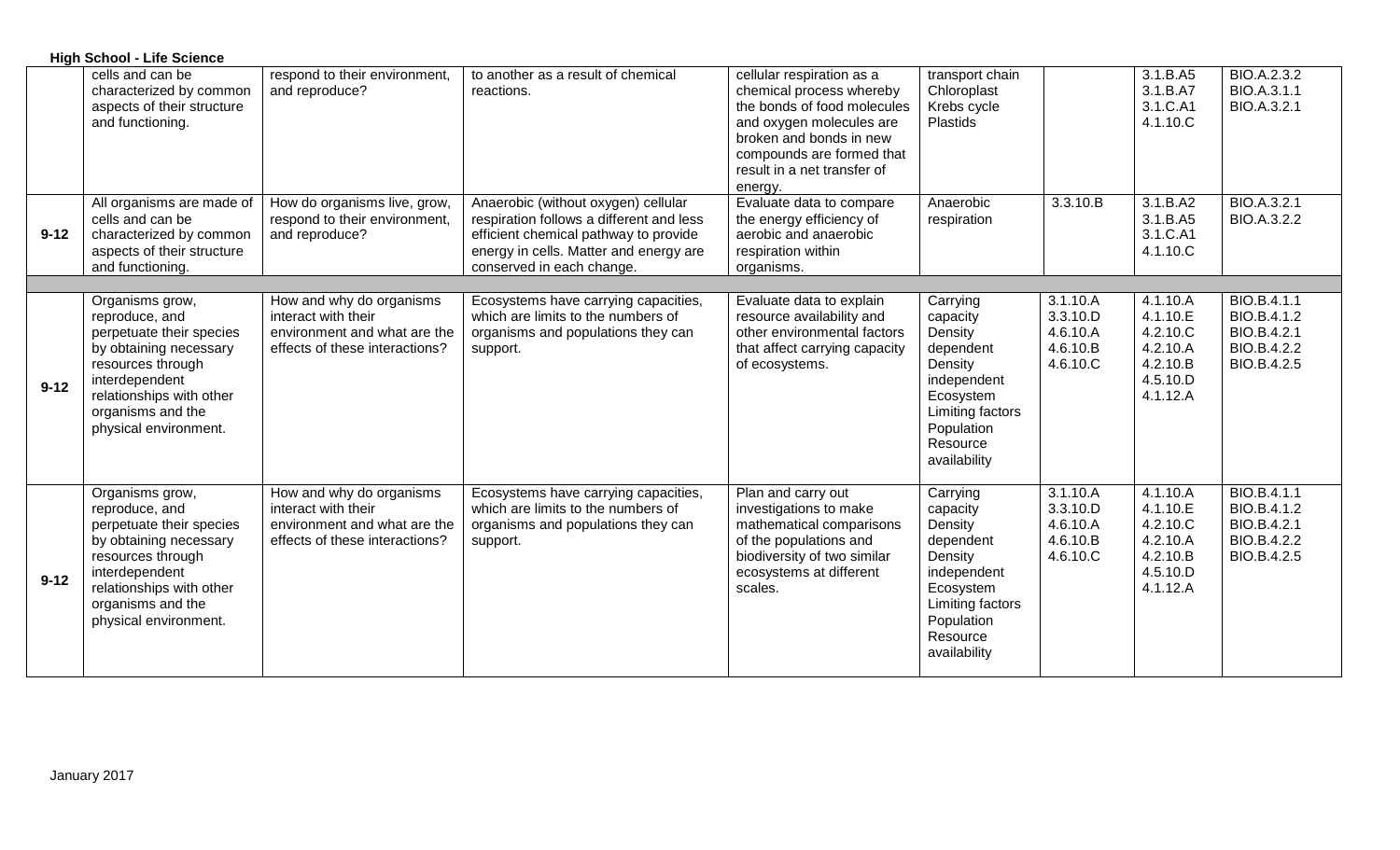|          | <b>High School - Life Science</b>                                                                                                                                                                        |                                                                                                                   |                                                                                                                                                                                                                                                                                                                        |                                                                                                                                                                                                                                                                                     |                                                                                                                                                                                      |                                  |                                              |                                                                         |  |
|----------|----------------------------------------------------------------------------------------------------------------------------------------------------------------------------------------------------------|-------------------------------------------------------------------------------------------------------------------|------------------------------------------------------------------------------------------------------------------------------------------------------------------------------------------------------------------------------------------------------------------------------------------------------------------------|-------------------------------------------------------------------------------------------------------------------------------------------------------------------------------------------------------------------------------------------------------------------------------------|--------------------------------------------------------------------------------------------------------------------------------------------------------------------------------------|----------------------------------|----------------------------------------------|-------------------------------------------------------------------------|--|
| $9 - 12$ | Organisms grow,<br>reproduce, and<br>perpetuate their species<br>by obtaining necessary<br>resources through<br>interdependent<br>relationships with other<br>organisms and the<br>physical environment. | How and why do organisms<br>interact with their<br>environment and what are the<br>effects of these interactions? | Matter is transferred through organisms<br>in an ecosystem; some is stored, but<br>most is lost.                                                                                                                                                                                                                       | Use data to develop<br>mathematical models to<br>describe the flow of matter<br>and energy between<br>organisms and the<br>ecosystem. Examples<br>include trophic levels and<br>feeding relationships (food<br>webs/food chains) and the<br>Ten percent law.                        | Biogeochemical<br>cycles<br><b>Biosynthesis</b><br>Community<br>Consumer<br>Decomposers<br>Food chain/web<br>Mathematical<br>model<br>Producer                                       | 4.6.10.A<br>4.6.10.B<br>4.6.10.C | 4.1.5.C<br>4.1.10.C<br>4.1.12.C              | BIO.B.4.2.1<br>BIO.B.4.2.3<br>BIO.B.4.2.4                               |  |
| $9 - 12$ | Organisms grow,<br>reproduce, and<br>perpetuate their species<br>by obtaining necessary<br>resources through<br>interdependent<br>relationships with other<br>organisms and the<br>physical environment. | How and why do organisms<br>interact with their<br>environment and what are the<br>effects of these interactions? | Photosynthesis and cellular respiration<br>(including anaerobic processes) provide<br>most of the energy for life processes.                                                                                                                                                                                           | Use data to develop<br>mathematical models to<br>describe the flow of matter<br>and energy between<br>organisms and the<br>ecosystem.                                                                                                                                               | Cycling of matter<br>Flow of energy                                                                                                                                                  | 4.6.10.A<br>4.6.10.B<br>4.6.10.C | 4.1.10.C<br>4.1.12.C                         | BIO.B.4.2.1                                                             |  |
| $9 - 12$ | Organisms grow,<br>reproduce, and<br>perpetuate their species<br>by obtaining necessary<br>resources through<br>interdependent<br>relationships with other<br>organisms and the<br>physical environment. | How and why do organisms<br>interact with their<br>environment and what are the<br>effects of these interactions? | Photosynthetic and/or chemosynthetic<br>organisms form the lowest level of the<br>food web. At each link upward in a food<br>web, only a small fraction of the matter<br>consumed at the lower level is<br>transferred upward, to produce growth<br>and release energy in cellular<br>respiration at the higher level. | Use data to develop<br>mathematical models to<br>describe the flow of matter<br>and energy between<br>organisms and the<br>ecosystem.                                                                                                                                               | Cellular<br>respiration<br>Chemosynthesis<br>Community<br>Cycling of matter<br>Energy pyramid<br>Flow of energy<br>Food web<br>Photosynthesis<br><b>Trophic levels</b>               | 4.6.10.A                         | 4.1.10 C<br>4.1.12.C                         | BIO.B.4.2.1<br>BIO.B.4.2.4                                              |  |
| $9 - 12$ | Organisms grow,<br>reproduce, and<br>perpetuate their species<br>by obtaining necessary<br>resources through<br>interdependent<br>relationships with other<br>organisms and the<br>physical environment. | How and why do organisms<br>interact with their<br>environment and what are the<br>effects of these interactions? | Photosynthesis and cellular respiration<br>are important components of the carbon<br>cycle.                                                                                                                                                                                                                            | Use models to explain the<br>roles of photosynthesis and<br>cellular respiration in the<br>carbon cycle specific to the<br>carbon exchanges among<br>the biosphere, atmosphere,<br>oceans, and geosphere<br>through chemical, physical,<br>geological, and biological<br>processes. | Biological<br>processes<br>Biosphere<br>Carbon cycle<br>Chemical<br>processes<br>Geological<br>processes<br>Geosphere<br>Hydrologic cycle<br>Nitrogen cycle<br>Physical<br>processes | 3.3.10.A<br>4.6.10.B             | 4.1.10.A<br>4.2.10.A<br>4.1.10.C<br>4.1.12.C | BIO.B.4.1.1<br>BIO.B.4.1.2<br>BIO.B.4.2.1<br>BIO.B.4.2.2<br>BIO.B.4.2.3 |  |
| $9 - 12$ | Organisms grow,                                                                                                                                                                                          | How and why do organisms                                                                                          | Matter found in organisms is cycled                                                                                                                                                                                                                                                                                    | Provide evidence to support                                                                                                                                                                                                                                                         | Biochemical                                                                                                                                                                          | 4.6.10.A                         | 4.1.10.A                                     | BIO.B.4.1.1                                                             |  |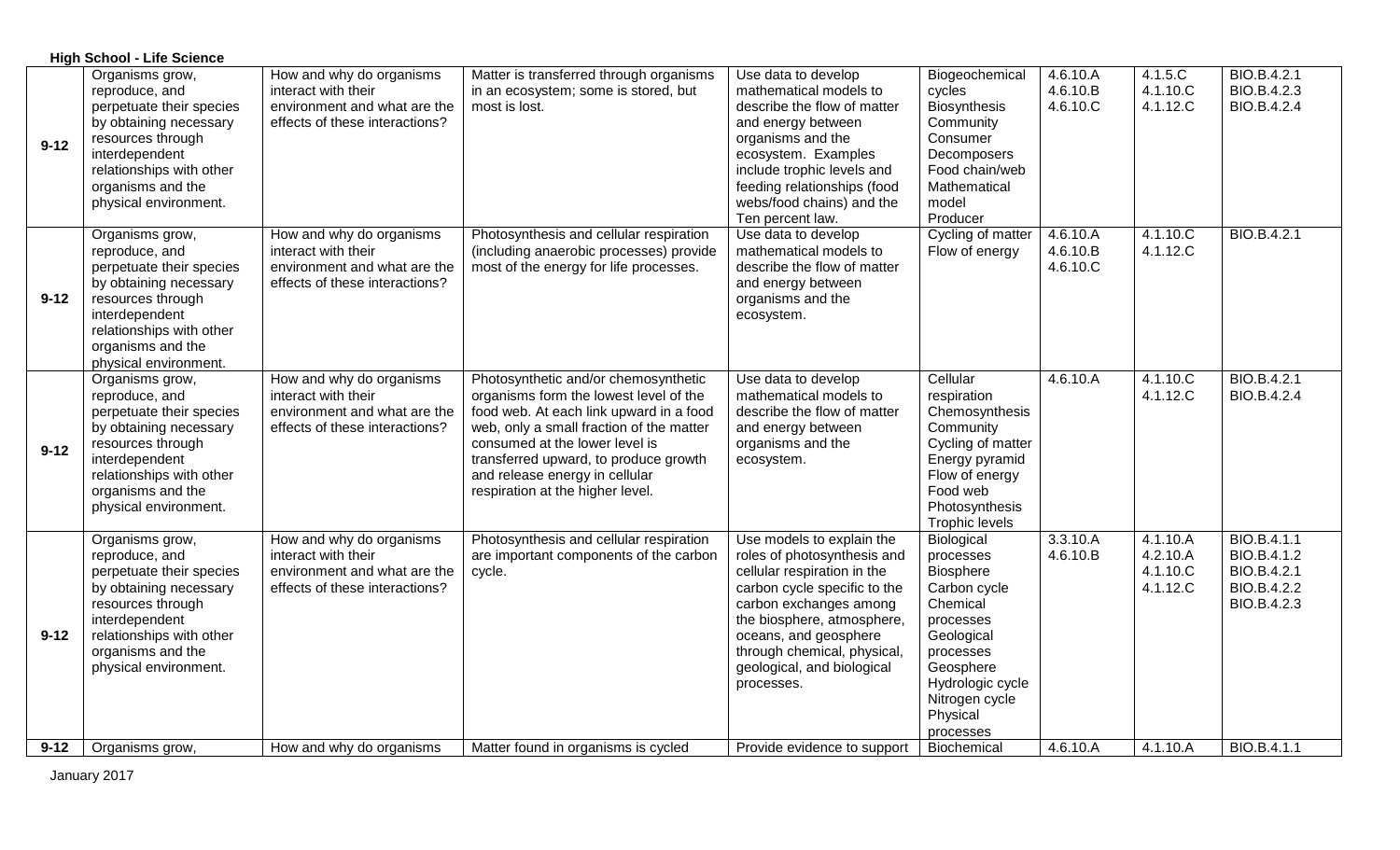|          | <b>High School - Life Science</b>                                                                                                                                                                        |                                                                                                                   |                                                                                                                                                                                                                                                                            |                                                                                                                                                                                                                                                                                 |                                                                                                                                                                                         |                      |                                                                                                                                                                                              |                                                                 |
|----------|----------------------------------------------------------------------------------------------------------------------------------------------------------------------------------------------------------|-------------------------------------------------------------------------------------------------------------------|----------------------------------------------------------------------------------------------------------------------------------------------------------------------------------------------------------------------------------------------------------------------------|---------------------------------------------------------------------------------------------------------------------------------------------------------------------------------------------------------------------------------------------------------------------------------|-----------------------------------------------------------------------------------------------------------------------------------------------------------------------------------------|----------------------|----------------------------------------------------------------------------------------------------------------------------------------------------------------------------------------------|-----------------------------------------------------------------|
|          | reproduce, and<br>perpetuate their species<br>by obtaining necessary<br>resources through<br>interdependent<br>relationships with other<br>organisms and the<br>physical environment.                    | interact with their<br>environment and what are the<br>effects of these interactions?                             | through food webs, as well as the<br>atmosphere and geosphere through<br>biogeochemical cycles.                                                                                                                                                                            | explanations of how<br>elements and energy are<br>conserved as they cycle<br>through ecosystems and<br>how organisms compete for<br>matter and energy.                                                                                                                          | conversion<br>Biogeochemical<br>cycles<br>Conservation<br>Energy<br>Food web                                                                                                            | 4.6.10.B<br>4.6.10.C | 4.1.10.C<br>4.1.12.C<br>4.2.10.A                                                                                                                                                             | BIO.B.4.1.2<br>BIO.B.4.2.1<br>BIO.B.4.2.2<br>BIO.B.4.2.4        |
| $9 - 12$ | Organisms grow,<br>reproduce, and<br>perpetuate their species<br>by obtaining necessary<br>resources through<br>interdependent<br>relationships with other<br>organisms and the<br>physical environment. | How and why do organisms<br>interact with their<br>environment and what are the<br>effects of these interactions? | Competition among species is ultimately<br>competition for the matter and energy<br>needed for life.                                                                                                                                                                       | Investigate and explain the<br>evidence of competition on<br>individual and species'<br>chances to survive and<br>reproduce.                                                                                                                                                    | Intraspecific<br>competition<br>Interspecific<br>competition<br>Predation<br>Resource<br>partitioning                                                                                   | 4.6.10.A             | 4.1.10.A<br>4.1.10.C<br>4.1.12.C<br>4.2.10.A                                                                                                                                                 | <b>BIO.B.4.1.1</b><br>BIO.B.4.1.2<br>BIO.B.4.2.1<br>BIO.B.4.2.2 |
| $9 - 12$ | Organisms grow,<br>reproduce, and<br>perpetuate their species<br>by obtaining necessary<br>resources through<br>interdependent<br>relationships with other<br>organisms and the<br>physical environment. | How and why do organisms<br>interact with their<br>environment and what are the<br>effects of these interactions? | Significant changes in conditions or<br>population sizes may affect the<br>functioning of ecosystem's resources<br>and habitat availability. Population size<br>and biodiversity remain relatively<br>constant over time due to complex<br>interactions within ecosystems. | Construct and use a model<br>to communicate how<br>complex sets of interactions<br>in ecosystems maintain<br>relatively consistent<br>numbers and types of<br>organisms for long periods<br>of time when conditions are<br>stable.                                              | Abiotic<br><b>Biotic</b><br>Community<br>Ecosystem<br>Habitat<br>Niche<br>Symbiosis                                                                                                     | 4.6.10.A             | 4.1.10.A<br>4.1.10.E<br>4.1.12.A<br>4.2.10.A<br>4.2.10.B<br>4.2.10.C<br>4.5.10.D                                                                                                             | <b>BIO.B.4.2.5</b><br>BIO.B.4.2.4                               |
| $9 - 12$ | Organisms grow,<br>reproduce, and<br>perpetuate their species<br>by obtaining necessary<br>resources through<br>interdependent<br>relationships with other<br>organisms and the<br>physical environment. | How and why do organisms<br>interact with their<br>environment and what are the<br>effects of these interactions? | Ecosystems are resilient, in that they<br>can withstand moderate biological or<br>physical disturbances and return to their<br>original state.                                                                                                                             | Construct arguments from<br>evidence about the effects<br>of natural and human<br>disturbances and biological<br>or physical disturbances in<br>terms of the time needed to<br>reestablish a stable<br>ecosystem and how the new<br>system differs from the<br>original system. | Endemic<br>species<br>Founder effect<br>Genetic drift<br>Migration<br>Mutation<br>Natural/Human<br>disturbances<br>Natural selection<br>Nonnative<br>species<br>Resilient<br>Succession | 4.6.10.C             | 4.1.10.A<br>4.1.10.B<br>4.1.10.E<br>4.2.10.A<br>4.2.10.B<br>4.2.10.C<br>4.3.10.B<br>4.5.10.D<br>4.5.10.B<br>4.1.12.A<br>4.1.12.C<br>4.2.12.A<br>4.2.12.B<br>4.2.12.C<br>4.3.12.A<br>4.5.12.B | BIO.B.4.2.4<br>BIO.B.4.2.5                                      |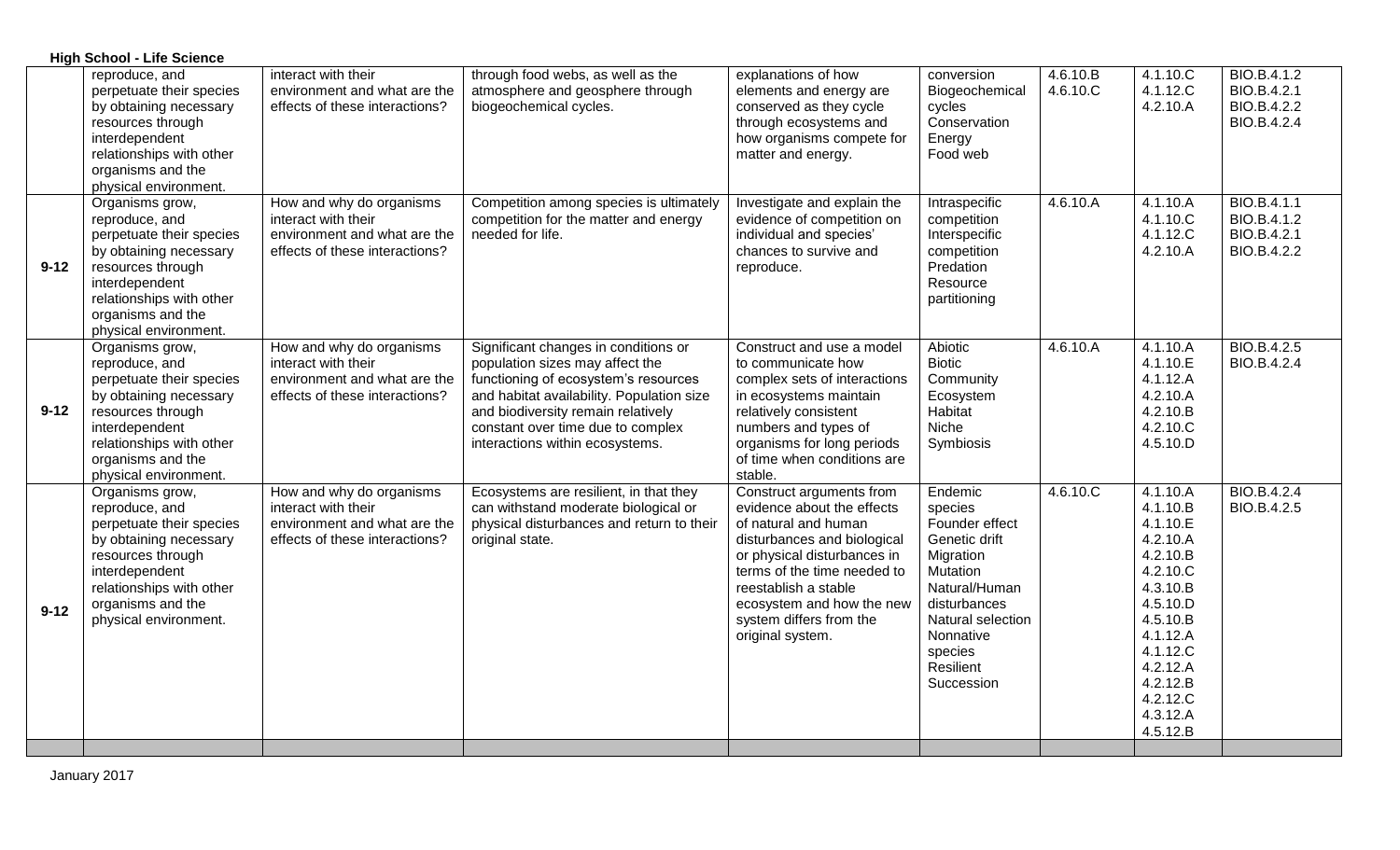|          | <b>High School - Life Science</b>                                                                                                                                                                                                     |                                                                                                                                                                            |                                                                                                                                                                                                                            |                                                                                                                                                                                                                                                                                                          |                                                                                                                                                                                    |                      |                                                          |                            |
|----------|---------------------------------------------------------------------------------------------------------------------------------------------------------------------------------------------------------------------------------------|----------------------------------------------------------------------------------------------------------------------------------------------------------------------------|----------------------------------------------------------------------------------------------------------------------------------------------------------------------------------------------------------------------------|----------------------------------------------------------------------------------------------------------------------------------------------------------------------------------------------------------------------------------------------------------------------------------------------------------|------------------------------------------------------------------------------------------------------------------------------------------------------------------------------------|----------------------|----------------------------------------------------------|----------------------------|
| $9 - 12$ | Heredity refers to specific<br>mechanisms by which<br>characteristics or traits<br>are passed from one<br>generation to the next via<br>genes, and explains why<br>offspring resemble, but<br>are not identical to, their<br>parents. | How are the characteristics of<br>one generation passed to the<br>next? How can individuals of<br>the same species and even<br>siblings have different<br>characteristics? | Each chromosome consists of a single<br>very long DNA molecule, and each gene<br>on the chromosome is a particular<br>segment of that DNA. The instructions<br>for forming species' characteristics are<br>carried in DNA. | Ask questions and obtain<br>information about the role of<br>patterns of gene sequences<br>in DNA molecules and<br>subsequent inheritance of<br>traits.                                                                                                                                                  | Allele<br>Chromosome<br><b>DNA</b><br>Dominant allele<br>Gene<br>Gene<br>expression<br>Genotype<br>Recessive allele<br>Trait<br>Phenotype                                          | 3.3.10.C             | 3.1.B.B3<br>3.1.C.B3                                     | BIO.B.1.2.2                |
| $9 - 12$ | Heredity refers to specific<br>mechanisms by which<br>characteristics or traits<br>are passed from one<br>generation to the next via<br>genes, and explains why<br>offspring resemble, but<br>are not identical to, their<br>parents. | How are the characteristics of<br>one generation passed to the<br>next? How can individuals of<br>the same species and even<br>siblings have different<br>characteristics? | All cells in an organism have the same<br>genetic content, but the genes used<br>(expressed) by the cell may be<br>regulated in different ways.                                                                            | Construct an explanation for<br>how cell differentiation is the<br>result of activation or<br>inactivation of specific<br>genes as well as small<br>differences in the immediate<br>environment of the cells.                                                                                            | Activation<br>Inactivation<br>Regulatory<br>functions<br>Structural<br>functions                                                                                                   | 3.3.10.B<br>3.3.10.C | 3.1.B.B1<br>3.1.B.B3<br>3.1.B.B5<br>3.1.C.B3<br>3.1.C.C2 | BIO.B.2.2.1<br>BIO.B.1.2.2 |
| $9 - 12$ | Heredity refers to specific<br>mechanisms by which<br>characteristics or traits<br>are passed from one<br>generation to the next via<br>genes, and explains why<br>offspring resemble, but<br>are not identical to, their<br>parents. | How are the characteristics of<br>one generation passed to the<br>next? How can individuals of<br>the same species and even<br>siblings have different<br>characteristics? | The information passed from parents to<br>offspring is coded in the DNA molecules<br>that form the chromosomes.                                                                                                            | Using a model, explain<br>information that inheritable<br>genetic variations may<br>result from (1) genetic<br>combinations in haploid sex<br>cells, (2) errors occurring<br>during replication, (3)<br>crossover between<br>homologous chromosomes<br>during meiosis, and (4)<br>environmental factors. | Crossing-over<br>Deletion<br>Duplication<br>Haploid cells<br>Homologous<br>chromosomes<br>Insertion<br>Inversion<br><b>Meiosis</b><br>Nondisjunction<br>Translocation<br>Variation | 3.3.10.C             | 3.1.B.B1<br>3.1.B.B2<br>3.1.B.B3<br>3.1.C.C2             | BIO.B.2.1.2                |
| $9 - 12$ | Heredity refers to specific<br>mechanisms by which<br>characteristics or traits<br>are passed from one<br>generation to the next via<br>genes, and explains why<br>offspring resemble, but<br>are not identical to, their<br>parents. | How are the characteristics of<br>one generation passed to the<br>next? How can individuals of<br>the same species and even<br>siblings have different<br>characteristics? | In sexual reproduction, chromosomes<br>can create new genetic combinations<br>through the process of meiosis, which<br>creates new genetic combinations and<br>more genetic variation.                                     | Using a model, explain<br>information that inheritable<br>genetic variations may<br>result from (1) genetic<br>combinations in haploid sex<br>cells, (2) errors occurring<br>during replication, (3)<br>crossover between<br>homologous chromosomes<br>during meiosis, and (4)<br>environmental factors. | Crossing-over<br>Deletion<br>Duplication<br>Haploid cells<br>Homologous<br>chromosomes<br>Insertion<br>Inversion<br>Meiosis<br>Nondisjunction<br>Translocation                     | 3.3.10.C             | 3.1.B.B1<br>3.1.B.B2<br>3.1.B.B3<br>3.1.C.C2             | BIO.B.2.1.2                |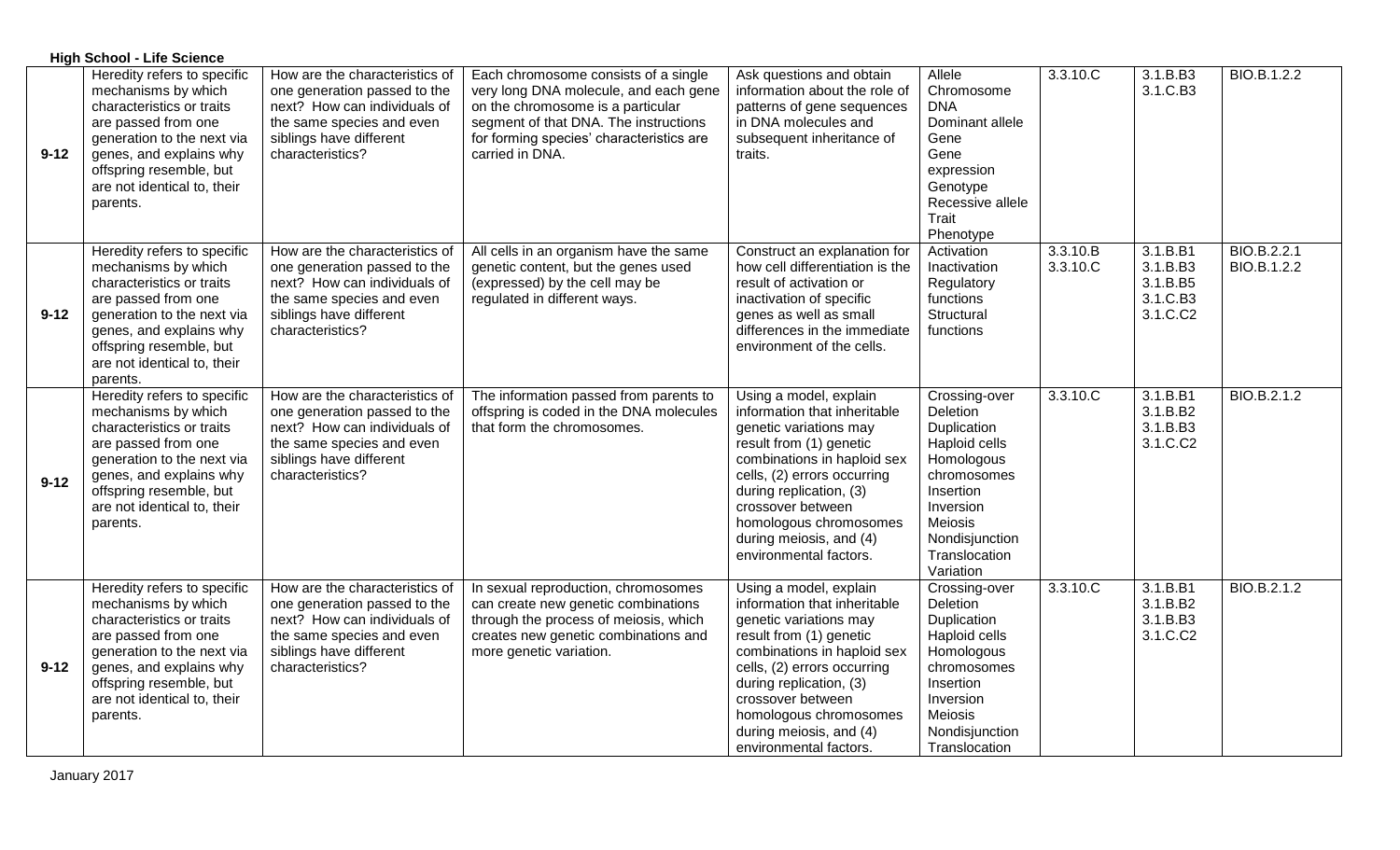|          | <b>High School - Life Science</b>                                                                                                                                                                                                     |                                                                                                                                                                            |                                                                                                                                                                           |                                                                                                                                                                                                                                                                                                          |                                                                                                                                           |                      |                                                                                                          |                                           |
|----------|---------------------------------------------------------------------------------------------------------------------------------------------------------------------------------------------------------------------------------------|----------------------------------------------------------------------------------------------------------------------------------------------------------------------------|---------------------------------------------------------------------------------------------------------------------------------------------------------------------------|----------------------------------------------------------------------------------------------------------------------------------------------------------------------------------------------------------------------------------------------------------------------------------------------------------|-------------------------------------------------------------------------------------------------------------------------------------------|----------------------|----------------------------------------------------------------------------------------------------------|-------------------------------------------|
|          |                                                                                                                                                                                                                                       |                                                                                                                                                                            |                                                                                                                                                                           |                                                                                                                                                                                                                                                                                                          | Variation                                                                                                                                 |                      |                                                                                                          |                                           |
| $9 - 12$ | Heredity refers to specific<br>mechanisms by which<br>characteristics or traits<br>are passed from one<br>generation to the next via<br>genes, and explains why<br>offspring resemble, but<br>are not identical to, their<br>parents. | How are the characteristics of<br>one generation passed to the<br>next? How can individuals of<br>the same species and even<br>siblings have different<br>characteristics? | Although DNA replication is tightly<br>regulated and remarkably accurate,<br>errors do occur and result in mutations.<br>which are also a source of genetic<br>variation. | Using a model, explain<br>information that inheritable<br>genetic variations may<br>result from (1) genetic<br>combinations in haploid sex<br>cells, (2) errors occurring<br>during replication, (3)<br>crossover between<br>homologous chromosomes<br>during meiosis, and (4)<br>environmental factors. | Chromosomes<br>Crossing over<br>Genetic variation<br>Haploid cells<br>Homologous<br>Meiosis<br>Nondisjunction                             | $3.3.10$ .C          | 3.1.B.B1<br>3.1.B.B2<br>3.1.B.B3<br>3.1.B.C2<br>3.1.C.B3<br>3.1.C.C2                                     | BIO.B.2.1.2<br>BIO.B.2.3.1<br>BIO.B.2.4.1 |
| $9 - 12$ | Heredity refers to specific<br>mechanisms by which<br>characteristics or traits<br>are passed from one<br>generation to the next via<br>genes, and explains why<br>offspring resemble, but<br>are not identical to, their<br>parents. | How are the characteristics of<br>one generation passed to the<br>next? How can individuals of<br>the same species and even<br>siblings have different<br>characteristics? | Environmental factors can also cause<br>mutations in genes, and viable<br>mutations are inherited.                                                                        | Communicate information<br>that inheritable genetic<br>variations may result from<br>(1) genetic combinations in<br>haploid sex cells, (2) errors<br>occurring during replication,<br>(3) crossover between<br>homologous chromosomes<br>during meiosis, and (4)<br>environmental factors.               | Chromosomes<br>Chromosomal<br>mutation<br>Frame-shift<br>mutation<br>Haploid cells<br>Homologous<br>Meiosis<br>Mutation<br>Point mutation | $3.3.10$ .C          | 3.1.B.B1<br>3.1.B.B2<br>3.1.B.B3<br>3.1.B.B4<br>3.1.C.C2<br>4.4.10.A<br>4.4.12.A<br>4.4.10.B<br>4.4.12.B | BIO.B.2.1.2<br>BIO.B.2.4.1                |
| $9 - 12$ | Heredity refers to specific<br>mechanisms by which<br>characteristics or traits<br>are passed from one<br>generation to the next via<br>genes, and explains why<br>offspring resemble, but<br>are not identical to, their<br>parents. | How are the characteristics of<br>one generation passed to the<br>next? How can individuals of<br>the same species and even<br>siblings have different<br>characteristics? | Environmental factors also affect<br>expression of traits, and hence affect<br>the probability of occurrences of traits in<br>a population.                               | Use probability to explain<br>the variation and distribution<br>of expressed traits in a<br>population.                                                                                                                                                                                                  | Codominance<br>Dominant<br>Incomplete<br>dominance<br>Multiple alleles<br>Polygenic<br>Probability<br>Recessive<br>Sex-linked             | 3.3.10.C             | 3.1.B.B5                                                                                                 | BIO.B.2.1.1<br>BIO.B.3.3.1                |
|          |                                                                                                                                                                                                                                       |                                                                                                                                                                            |                                                                                                                                                                           |                                                                                                                                                                                                                                                                                                          |                                                                                                                                           |                      |                                                                                                          |                                           |
| $9 - 12$ | <b>Biological evolution</b><br>explains both the unity<br>and diversity of species<br>and provides a unifying<br>principle for the history<br>and diversity of life on<br>Earth.                                                      | How can there be so many<br>similarities among organisms<br>yet so many different kinds of<br>plants, animals, and<br>microorganisms?                                      | Evidence of evolution is found in<br>anatomy, heredity, embryology, and the<br>fossil record.                                                                             | Use evidence obtained from<br>technologies to compare<br>similarity in DNA<br>sequences, anatomical<br>structures, and<br>embryological appearance<br>as evidence to support<br>multiple lines of descent in<br>evolution.                                                                               | Analogous<br>structures<br>Embryology<br>Homologous<br>structures<br>Molecular level<br>Transitional<br>forms<br>Vestigial                | 3.3.10.D<br>3.5.10.A | 3.1.B.A9<br>3.1.B.B3<br>3.1.B.C1<br>3.1.B.C3                                                             | BIO.B.3.2.1<br>BIO.B.3.3.1                |
| $9 - 12$ | <b>Biological evolution</b><br>explains both the unity                                                                                                                                                                                | How can there be so many<br>similarities among organisms                                                                                                                   | Natural selection occurs only if there is<br>both a variation in the genetic                                                                                              | Plan and carry out<br>investigations to gather                                                                                                                                                                                                                                                           | Natural selection                                                                                                                         | 3.3.10.D             | 3.1.B.C1                                                                                                 | BIO.B.3.1.1<br>BIO.B.3.3.1                |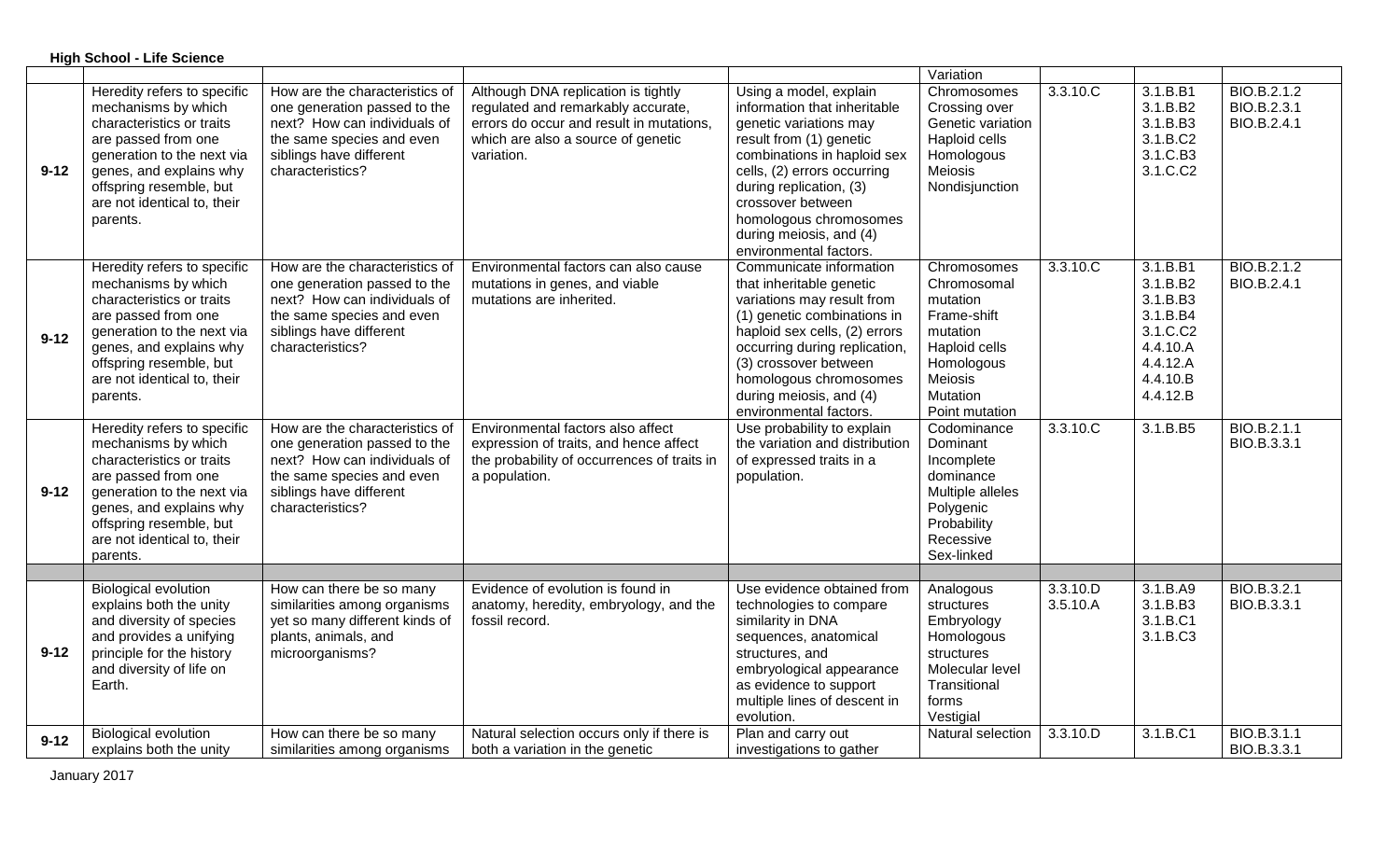|          | <b>High School - Life Science</b>                                                                                                                                                |                                                                                                                                       |                                                                                                                                                                                                                                                                                                                                                                                                                              |                                                                                                                                                                                                                                                                                    |                                                                                                                                                                                           |                      |                      |                            |
|----------|----------------------------------------------------------------------------------------------------------------------------------------------------------------------------------|---------------------------------------------------------------------------------------------------------------------------------------|------------------------------------------------------------------------------------------------------------------------------------------------------------------------------------------------------------------------------------------------------------------------------------------------------------------------------------------------------------------------------------------------------------------------------|------------------------------------------------------------------------------------------------------------------------------------------------------------------------------------------------------------------------------------------------------------------------------------|-------------------------------------------------------------------------------------------------------------------------------------------------------------------------------------------|----------------------|----------------------|----------------------------|
|          | and diversity of species<br>and provides a unifying<br>principle for the history<br>and diversity of life on<br>Earth.                                                           | yet so many different kinds of<br>plants, animals, and<br>microorganisms?                                                             | information between organisms in a<br>population and a variation in the<br>expression of that genetic information<br>(trait variation) that leads to differences<br>in performance among individuals.                                                                                                                                                                                                                        | evidence of patterns in the<br>relationship between natural<br>selection and changes in<br>the environment.                                                                                                                                                                        |                                                                                                                                                                                           |                      |                      |                            |
| $9 - 12$ | <b>Biological evolution</b><br>explains both the unity<br>and diversity of species<br>and provides a unifying<br>principle for the history<br>and diversity of life on<br>Earth. | How can there be so many<br>similarities among organisms<br>yet so many different kinds of<br>plants, animals, and<br>microorganisms? | The traits that positively affect survival<br>are more likely to be reproduced, and<br>thus are more common in the<br>population.                                                                                                                                                                                                                                                                                            | Apply concepts of statistics<br>and probability to support<br>explanations that organisms<br>with an advantageous<br>heritable trait tend<br>to increase in proportion to<br>organisms lacking this trait.                                                                         | Allele frequency                                                                                                                                                                          | 3.3.10.C<br>3.3.10.D | 3.1.B.C1             | BIO.B.3.1.1<br>BIO.B.3.3.1 |
| $9 - 12$ | <b>Biological evolution</b><br>explains both the unity<br>and diversity of species<br>and provides a unifying<br>principle for the history<br>and diversity of life on<br>Earth. | How can there be so many<br>similarities among organisms<br>yet so many different kinds of<br>plants, animals, and<br>microorganisms? | Natural selection is the result of four<br>factors: (1) the potential for a species to<br>increase in number, (2) the genetic<br>variation of individuals in a species due<br>to mutation and sexual reproduction, (3)<br>competition for an environment's limited<br>supply of the resources, and (4) the<br>increase in number of those organisms<br>that are better able to survive and<br>reproduce in that environment. | Use models to explain how<br>the process of natural<br>selection is the result of four<br>factors.                                                                                                                                                                                 | Competition<br>Natural selection                                                                                                                                                          | 3.3.10.B<br>3.3.10.D | 3.1.B.C1             | BIO.B.3.1.1                |
| $9 - 12$ | <b>Biological evolution</b><br>explains both the unity<br>and diversity of species<br>and provides a unifying<br>principle for the history<br>and diversity of life on<br>Earth. | How can there be so many<br>similarities among organisms<br>yet so many different kinds of<br>plants, animals, and<br>microorganisms? | Natural selection leads to adaptations.                                                                                                                                                                                                                                                                                                                                                                                      | Use evidence to explain the<br>process by which adaptation<br>drives natural selection that<br>result in populations<br>dominated by organisms<br>that are anatomically,<br>behaviorally, and<br>physiologically able to<br>survive and/or reproduce in<br>a specific environment. | Adaptation:<br>*Anatomical,<br>* Behavioral,<br>* Physiological<br>* Biochemical<br>* Embryological<br>* Universal<br>genetic code<br>Coevolution<br>Divergent<br>evolution<br>Gradualism | 3.3.10.D<br>4.7.10.C | 3.1.B.C1<br>3.1.B.C2 | BIO.B.3.2.1<br>BIO.B.3.3.1 |
| $9 - 12$ | <b>Biological evolution</b><br>explains both the unity<br>and diversity of species<br>and provides a unifying<br>principle for the history<br>and diversity of life on<br>Earth. | How can there be so many<br>similarities among organisms<br>yet so many different kinds of<br>plants, animals, and<br>microorganisms? | Natural selection leads to adaptations.                                                                                                                                                                                                                                                                                                                                                                                      | Develop an argument to<br>support the convergent or<br>divergent changes among<br>life on earth in response to<br>earth's dynamic changes                                                                                                                                          | Adaptation:<br>*Anatomical,<br>* Behavioral,<br>* Physiological<br>* Biochemical<br>* Embryological<br>* Universal<br>genetic code<br>Coevolution                                         | 3.3.10.D<br>4.7.10.C | 3.1.B.C1<br>3.1.B.C2 | BIO.B.3.2.1<br>BIO.B.3.3.1 |